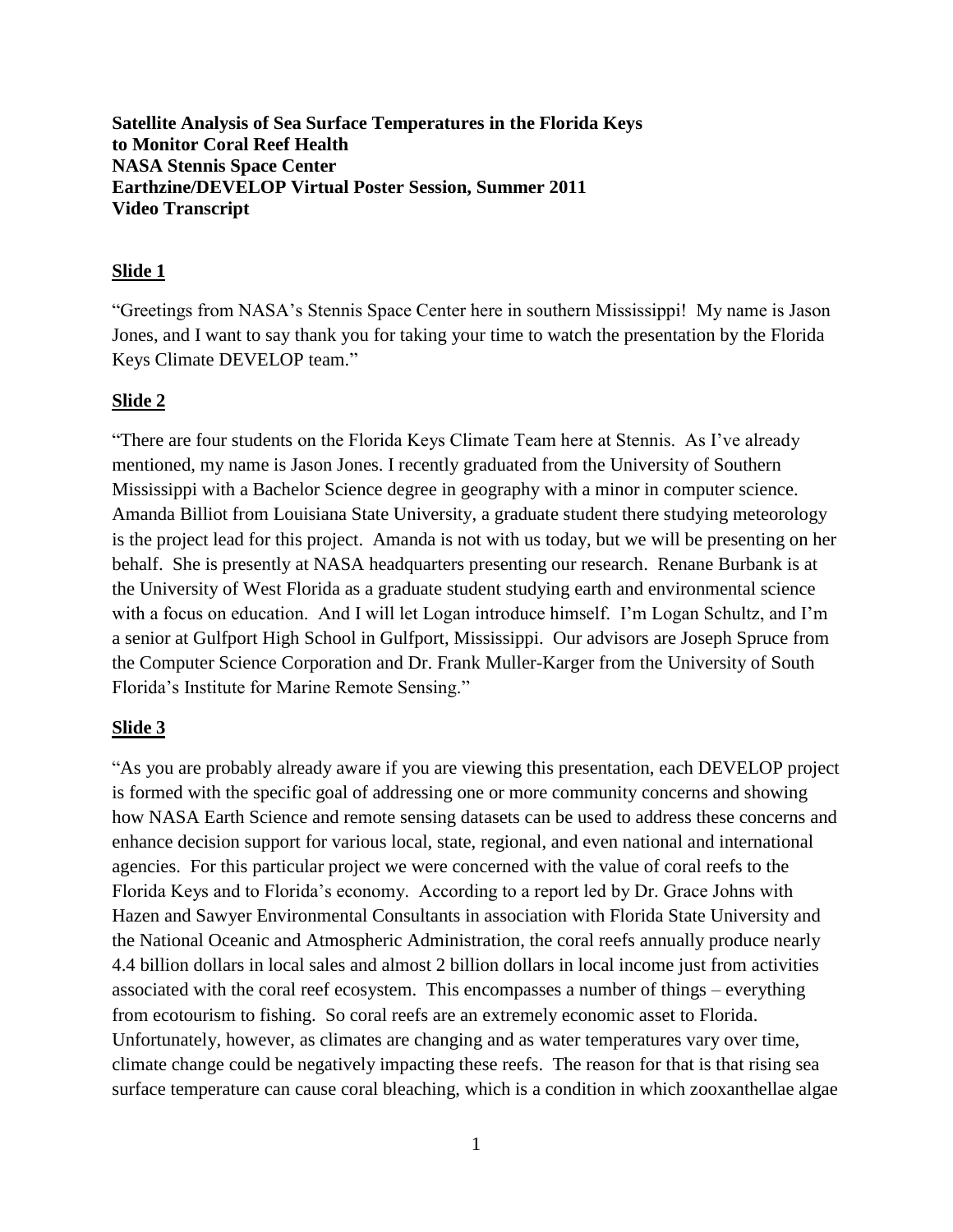that live in a symbiotic relationship with the coral basically turn loose from the corals. And if left in this condition long enough, the reef will die. In a three year period alone, the Florida Keys Marine Sanctuary lost roughly 38 percent of its coral cover."

### **Slide 4**

"The Stennis Space Center DEVELOP team has been very fortunate in partnering with the National Oceanic and Atmospheric Administration's Office of National Marine Sanctuaries as well as with the Institute for Marine Remote Sensing at the University of South Florida. Our goal for the project is to enhance the efforts that the Coral Reef Watch Program at NOAA is already conducting. Presently the Coral Reef Watch Program monitors sea surface temperature (SST) around the globe using 50 kilometer resolution AVHRR satellite data combined with *in situ* measurements of sea surface temperature. Our goal is to work with our partners to integrate NASA remote sensing measurements at a much higher spatial resolution and study local SST conditions in the Florida Keys. We've been very fortunate to work with Dr. Bill Kiene with NOAA's Office of National Marine Sanctuaries as well as Scott Donahue, who is the science coordinator in the Florida Keys National Marine Sanctuary. We've also had the privilege of working with Dr. Billy Causey and Dr. Frank Muller-Karger as well as several other faculty at the Institute for Marine Remote Sensing."

### **Slide 5**

"Before we begin our research and analysis, the first task was to define a study area. And we actually chose two different study areas for this project. The image you see on the left side of the screen represents an area that the Coral Reef Watch program has used previously. This is the outline of 11 50 km pixels that the Coral Reef Watch program has used to generate time series graphs of SST and look at annual means, maximum, and minimum SST values. And Scott Donahue had requested that DEVELOR program replicate this study using higher resolution MODIS and AVHRR data. The area on the right represents a study area that we created breaking the Florida Keys National Marine Sanctuary into a west and east study area, so that we could use zonal statistics to analyze multi-year time series trends of sea surface temperature. And now Logan is going to get into some of the methodology and explain what we actually did."

#### **Slide 6**

"We gathered from the two NASA missions and the NOAA mission that you see on the screen and imported into the software, like ENVI and ERDAS, to analyze the regional SST trends for the two study areas and compare each of the datasets against each other. And from those datasets we produced time series SST rasters, monthly mean rasters, and monthly anomaly maps of the SST to give an increased understanding of the effect of the trends in the Florida Keys and enhance the methodologies they use for monitoring SST."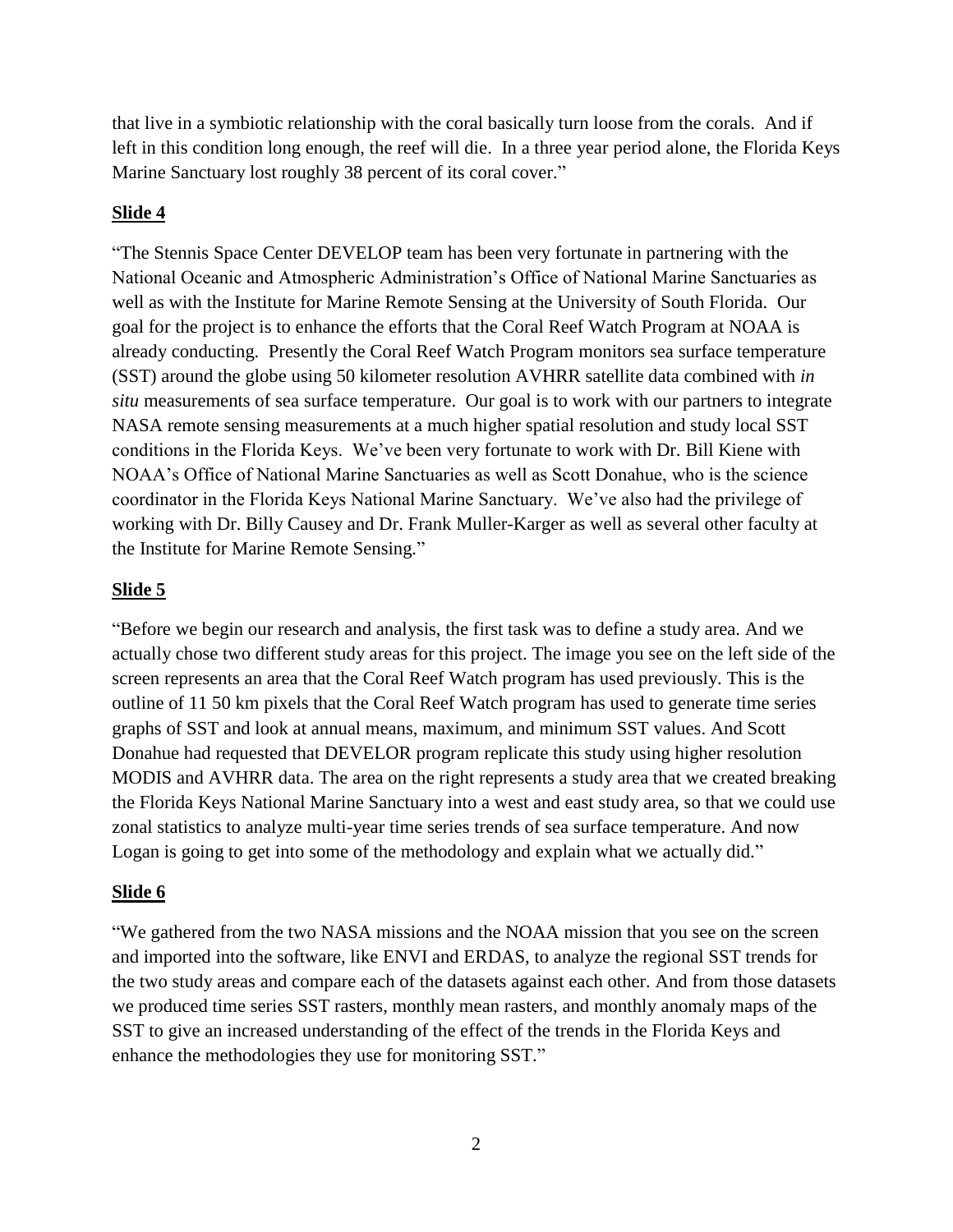# **Slide 7**

"4 km MODIS and AVHRR data was pulled from the NASA Oceanographic Data Center with the tool called the Marine Geospatial Ecology toolbox developed at Duke University. The images were then subset to include the Gulf of Mexico Area and our study areas in the Florida Keys."

## **Slide 8**

"We then processed the data with quality flags that are used to filter out bad data such as cloud values, land values, and pixels where there was no data recorded for that day. And then after we filtered that data, we put it into ArcMap and produced a single ArcGIS raster for each yearly, monthly, and daily image."

# **Slide 9**

"We then took the monthly mean from the toolbox and subtracted them against the NOAA standard climatology given to us by the Institute for Marine Remote Sensing to produce monthly SST anomaly maps. The red areas are areas where the temperature increases by 3 degrees or more and the blue areas are areas where the temperature decreased by 3 degrees Celsius or more."

# **Slide 10**

"AMSR-E data was acquired from the National Snow and Ice data center and imported into ENVI to export as an ArcGIS raster. When we analyzed the AMSR-E data, we found that the Keys were blocked by a NO DATA value. And this is because any data from AMSR-E is filtered through quality flags that mask out any pixels within 75 km of land."

## **Slide 11**

"Here in the last couple of weeks in the DEVELOP summer term, since we've already completed the processing of the 4 km MODIS and AVHRR datasets, we have now begun experimenting with 1 km MODIS SST products from IMaRS. These are SeaDAS hdf files, and we have been using SeaDAS to manually open each image and export the data into an ASCII file, consisting of latitude, longitude, SST, and quality flag information. We've been using ERDAS Imagine to produce imagine files, in raster format, of the data. And we will be using ERDAS modeler to layerstack and process the quality flags for each of these images. Our goal is to produce zonal statistics for the study area, so that we can compare monthly and yearly means, maximum, and minimum SST values with 4 km data that we've already produced."

## **Slide 12**

"This animation shows a time series of monthly SST mean values for the year 2005. Notice on the left center of the screen, the warm loop current during the winter months. As the months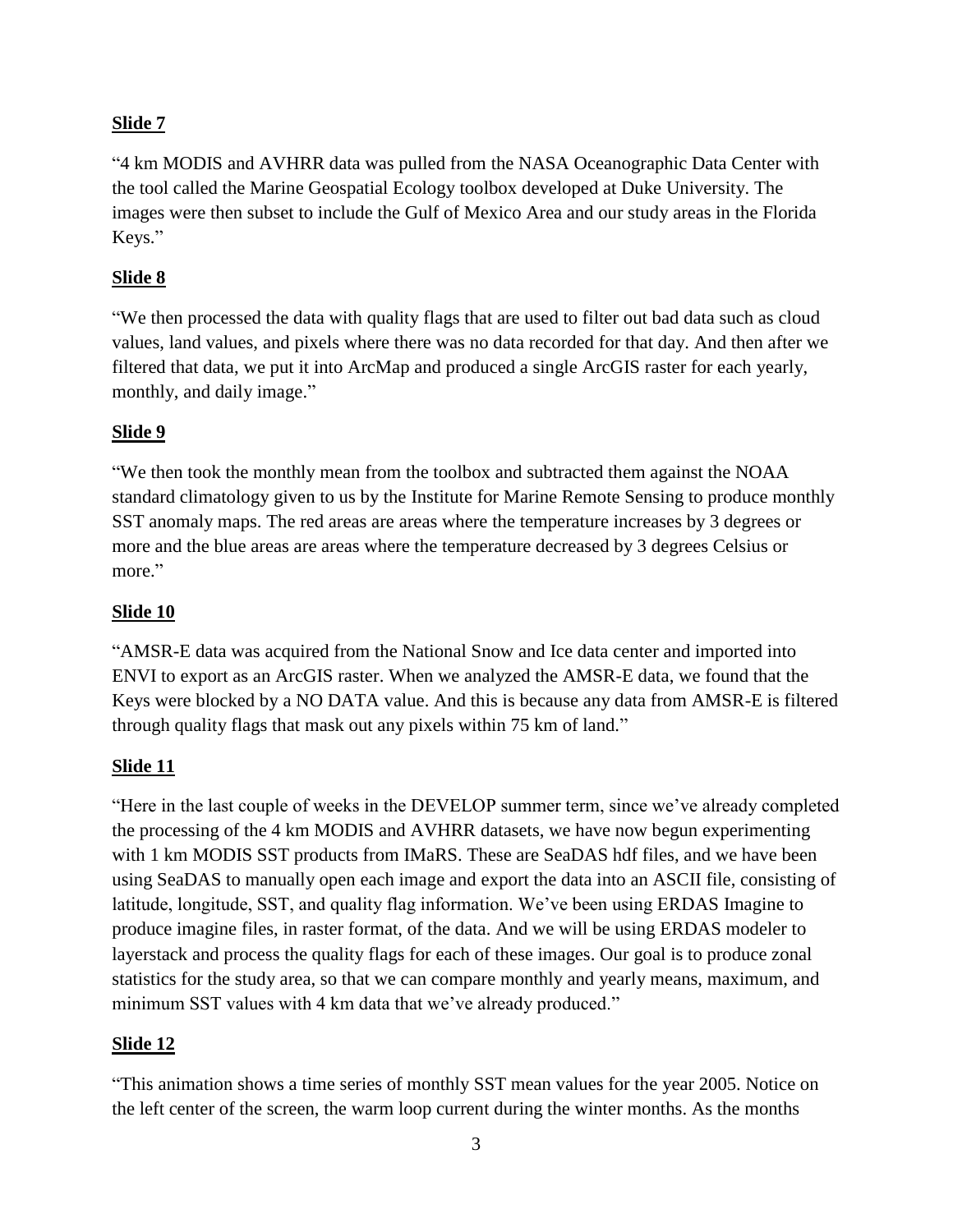progress into the summer, you can see the loop current is not as pronounced because the background water is warmer. Also notice that the entire Gulf of Mexico, including the area around the Florida Keys is beginning to warm up. Using this type of data we can monitor the SST trends on a very localized scale with the 4 km pixels. And we will be able to compare this against a benchmark NOAA climatology that measures what typical our standard conditions should be. This type of data is very useful for monitoring what the SST trends are doing over a long time period and can be used to enhance decision support for coral reef managers with NOAA's National Marine Sanctuaries program."

### **Slide 13**

"These two graphs compare the MODIS and AVHRR data for the Florida Keys Marine Sanctuary. As you can see we have the max, the min, and the mean values from the data that we gathered for 2001 – 2009. We plan to go back to the 1980's with AVHRR to see if the trends you see in these graphs continue."

### **Slide 14**

"One of the things that we wanted to do was compare the MODIS and AVHRR monthly mean SST values side-by-side to get a look at what the data looked like from each sensor to see if both sensors were telling us the same story. And here is an example from January 2001 using the nighttime sea surface temperature. We used the nighttime sea surface temperature in all of our measurements. And you can see that the patterns of SST on both datasets are the same. However you can notice that the MODIS image here on the left looks a little cleaner than the AVHRR data on the right. We would like to take a closer look into why this is the case, but our initial hunch is that it probably has to do with the quality flags and how the marine geospatial ecology toolbox processed the data in the time series. We will be taking a closer look at this during the last couple of weeks of the DEVELOP term."

#### **Slide 15**

"One of the most important things generated from the SST datasets that we produced are the coral reef SST anomaly maps. These are just a couple of examples from June 2003 and August 2005. As Logan discussed earlier in the presentation, we can compare each monthly mean against a NOAA benchmark climatology dataset to determine when temperatures are above typical and when temperatures are below the standard. Your red areas indicate warmer temperatures whereas the bluer areas indicate cooler temperatures. We chose these two particular months as a demonstration because these were particularly active for coral bleaching in the Florida Keys. Each of the little black X's that you see on the screen are point locations where coral reef bleaching was reported. So these types of datasets can be used to look back through time and also be used in the future to alert coral reef mangers using high resolution data when temperatures are not standard and when coral bleaching could occur."